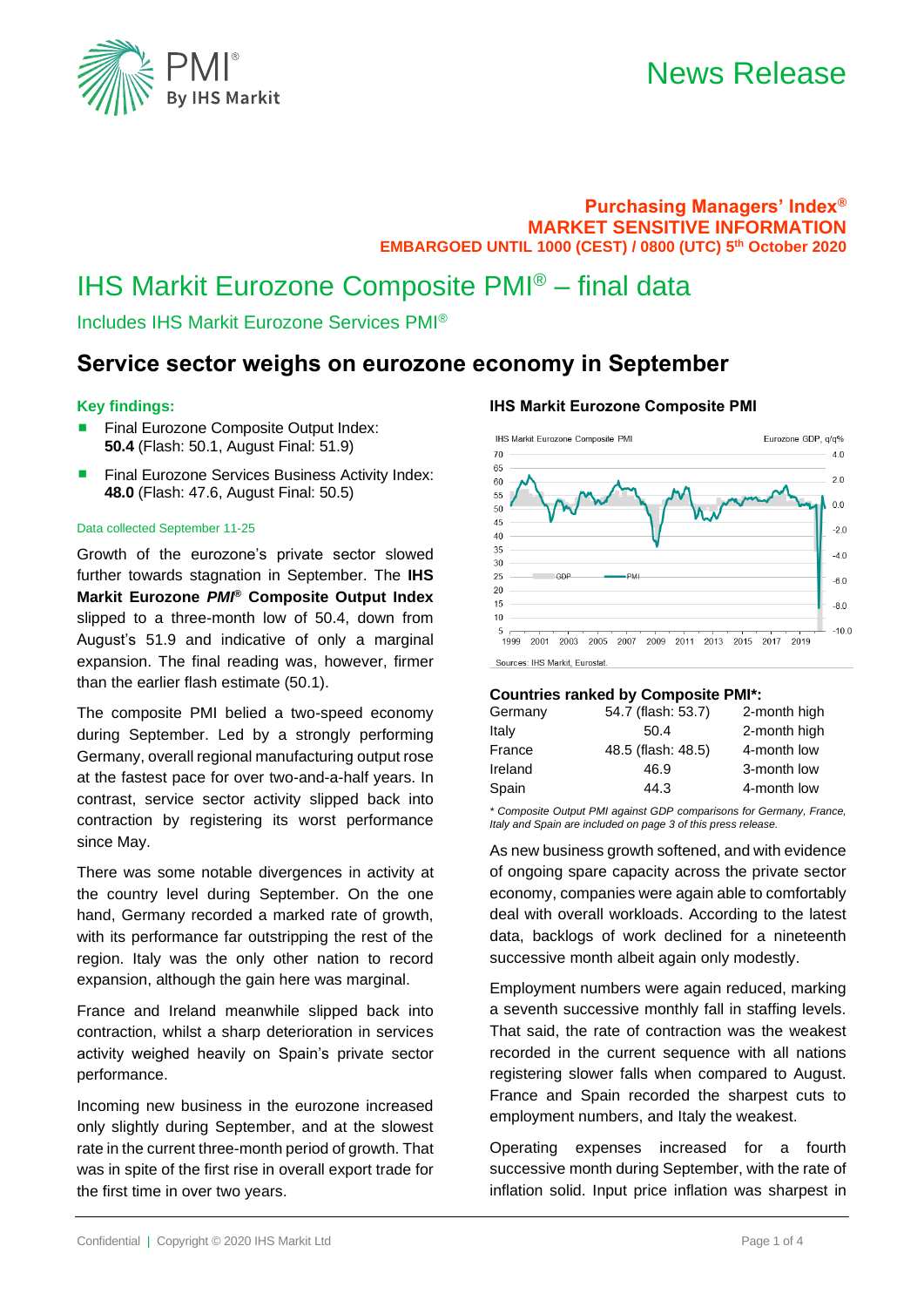# News Release



Spain. Meanwhile, the challenging business environment, characterised by still-weak demand and strong competitive pressures, weighed on company pricing power. Subsequently a seventh successive monthly decline in output charges was recorded in September, with the fall the greatest since June.

Business expectations did, however, improve to their highest level for seven months with confidence broadly in line with its long run average. Italian companies where the most confident, with sentiment here at its highest since the start of 2016.

## **Services**

The **IHS Markit Eurozone** *PMI***® Services Business Activity Index** signalled a fall back into contraction of the services economy during September. After accounting for seasonal factors, the index posted 48.0, down from 50.5 in the previous month and the lowest level since May.

Germany was the only services economy to register growth (albeit marginal) as all four other nations monitored registered a contraction. Spain recorded by far the steepest monthly fall, followed by Ireland.

A second successive monthly reduction in overall new business was signalled by September's survey, with Germany again the only nation to record any growth. Export business was also down markedly, extending the current period of contraction to over two years.

A modest reduction in employment was signalled by the September survey data as there remained little pressure on capacity (backlogs of work outstanding declined for a seventh successive month). Spain registered the sharpest monthly fall in job numbers with solid reductions also seen in France, Ireland and Italy, while Germany posted a slight rise.

Cost considerations were a factor behind the latest round of job losses, although firms nonetheless recorded a fourth successive monthly rise in overall operating expenses. Output charges declined again, however, with the rate of deflation the sharpest for three months.

Finally, looking ahead to the coming 12 months, business confidence strengthened in September with sentiment highest in Italy.

### **Comment**

Chris Williamson, Chief Business Economist at IHS Markit said:

*"With the eurozone economy having almost stalled in September, the chances of a renewed downturn in the fourth quarter have clearly risen.* 

*"Spain has been especially hard-hit as rising Covid-19 case numbers led to further disruptions to daily life. With the exception of the March-to-May period at the height of the first wave of infections, Spain's service sector contraction in September was the largest recorded since November 2012.* 

*"However, renewed service sector downturns were also recorded in France and Ireland, while a nearstalling was recorded in Germany, underscoring the broad-based geographical spread of the worsening service sector picture. Virus containment measures remained particularly strict in both Spain and Italy during September, and were also tightened in France and Germany*

*"Much will depend on whether second waves of virus infections can be controlled, and whether social distancing restrictions can therefore be loosened to allow service sector activity to pick up again.*

*"Governments will also need to be vigilant in providing timely support to sustain recoveries, alongside increasingly accommodative monetary policy. In terms of the latter, inflationary pressures remained low in September, keeping the door open for loose policy. Any further deterioration of the PMI numbers as we head through the fourth quarter will add further weight to calls for more stimulus."*

-Ends-

*<sup>\*\*</sup> [Click here](http://www.markit.com/Commentary/Get/17082015-Economics-Using-PMI-survey-data-to-predict-official-eurozone-GDP-growth-rates) for further details of using the PMI to measure GDP in advance.*

*<sup>†</sup> for business confidence (optimism), companies are asked whether they expect levels of business activity in one year's time to be higher, the same or lower than the current month.*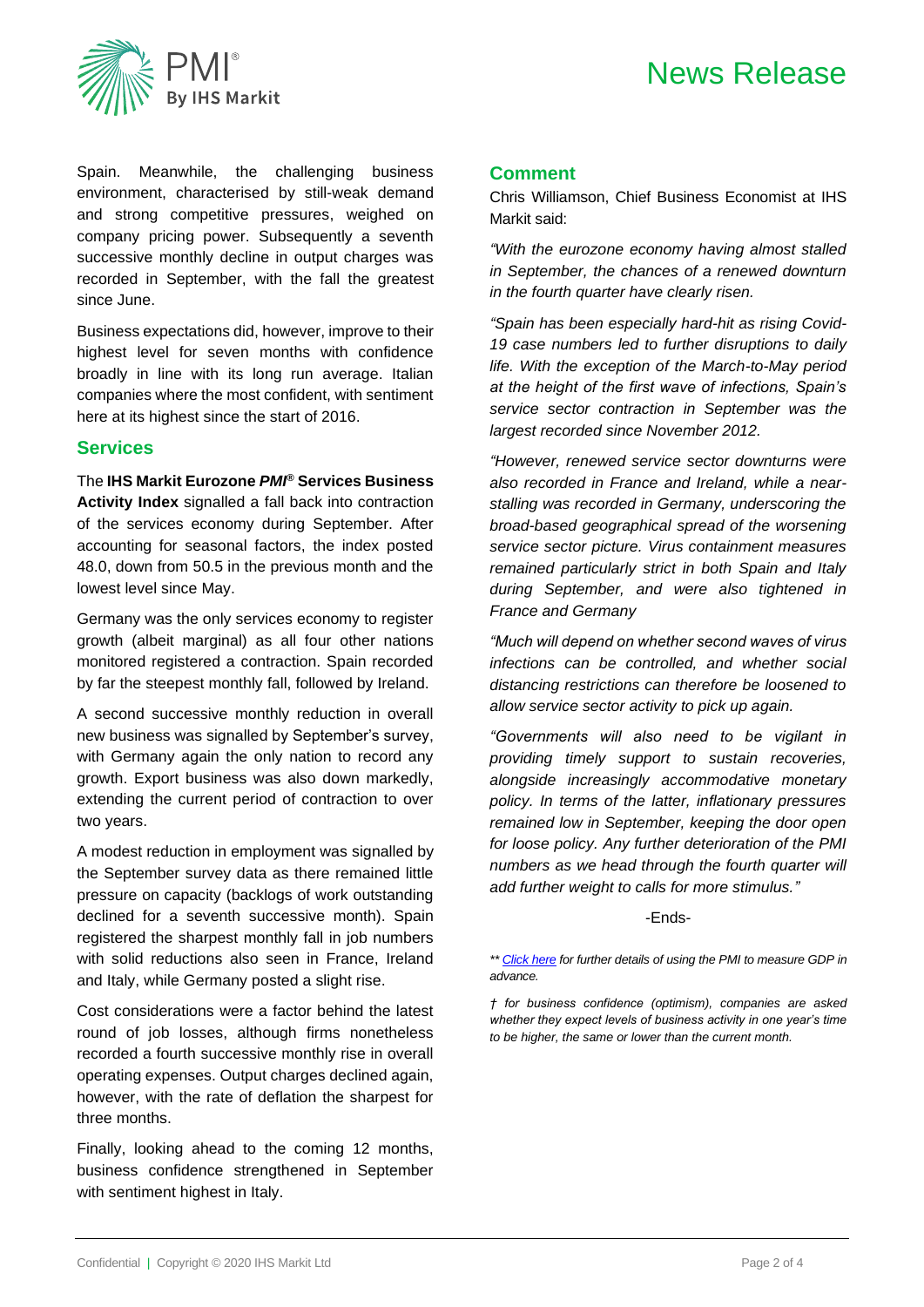

# News Release

### **France**



### **Germany**



Source: IHS Markit, FSO. GDP = gross domestic product

### **Italy**



### **Spain**



Source: IHS Markit, INE. GDP = gross domestic product